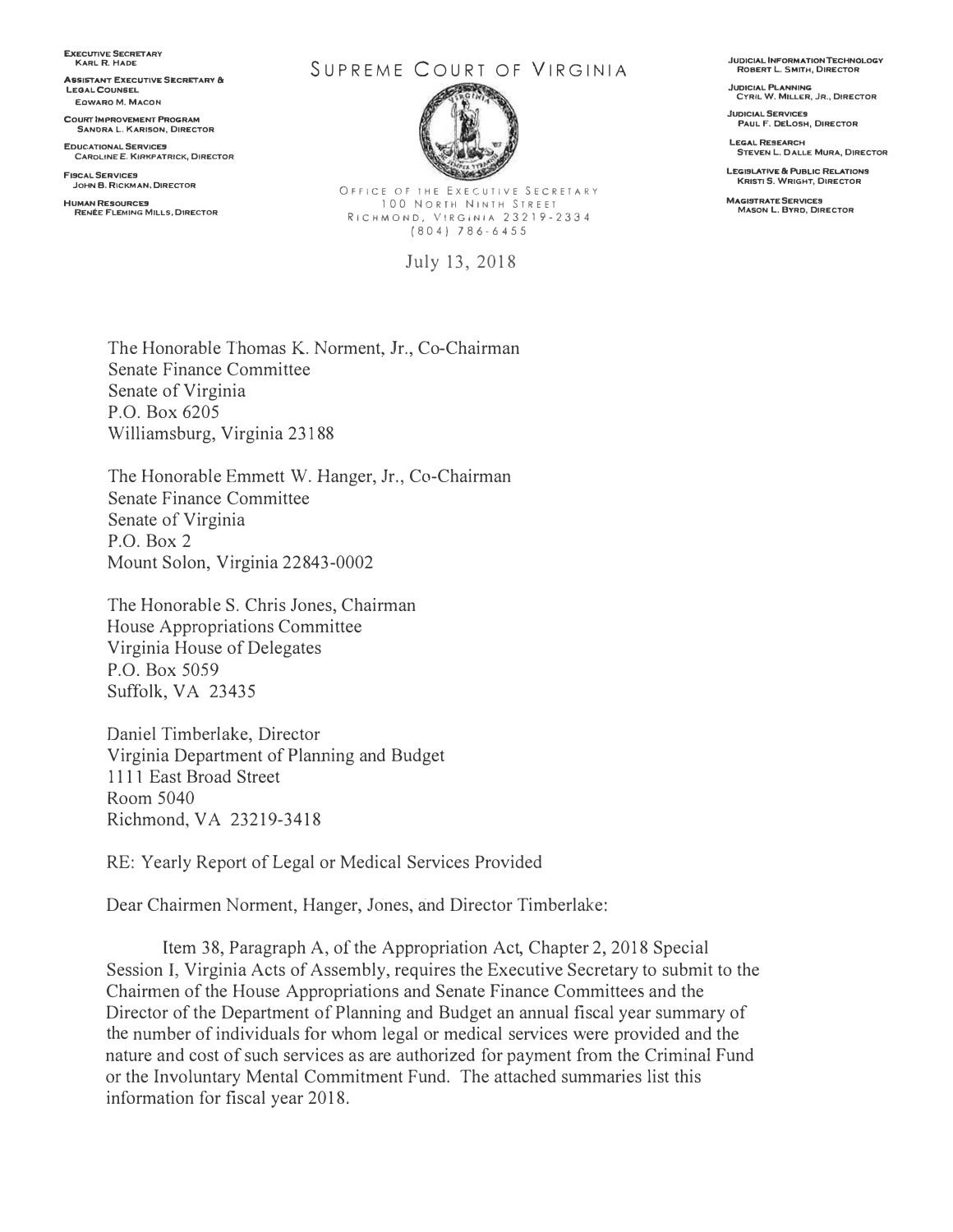Yearly Report of Legal or Medical Services Provided July 13, 2018 Page Two

If you have any questions regarding this report, please do not hesitate to contact me.

With kind regards, I am

Very truly yours,

*/U;?/-/A* 

Karl R. Hade

KRH:jrp Enclosures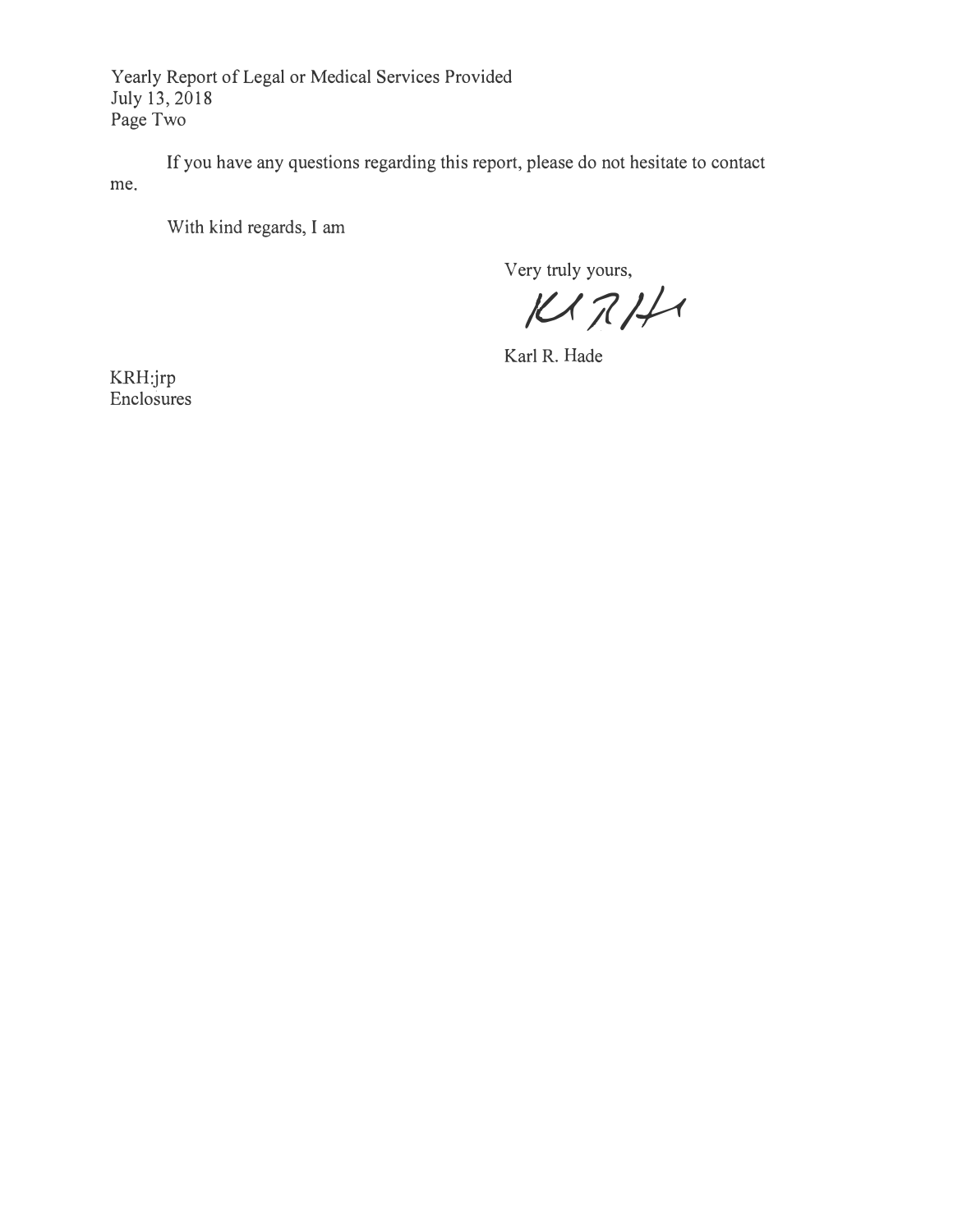## INTEGRATED DECISION SUPPORT SYSTEM CRIMINAL FUND - COMMONWEALTH TOTALS SUPREME COURT OF VIRGINIA

05-JUL-18 Page 1 of 1 Fiscal Month 12 Fiscal Year 18 June 18

| Statute                          | Ele,<br><b>TOC</b> | Description                                                                                             |                    | Individuals<br>MTD YTD  |                  | Charges<br>MTD YTD | Amount<br><b>MTD</b>              | <b>YTD</b>                            |
|----------------------------------|--------------------|---------------------------------------------------------------------------------------------------------|--------------------|-------------------------|------------------|--------------------|-----------------------------------|---------------------------------------|
| $16.1 - 267$                     | 10B                | COURT APPOINTED ATTORNEY - J&DR COURT FELONY - CLASS 2                                                  | 19                 | 341                     | 23               | 437                | 3,045.00                          | 115,028.24                            |
| $16.1 - 267$                     | 10C                | COURT APPOINTED ATTORNEY - J&DR COURT FELONY - CLASS 3-6                                                | 215                | 2,881                   | 319              | 4,355              | 41,491.89                         | 714,858.27                            |
| $16.1 - 267$                     |                    | 10 G COURT APPOINTED ATTORNEY - J&DR COURT GUARDIAN AD LITEM                                            | 3,358              | 40,622                  | 3,634            | 44,202             |                                   | 1.824.406.62 21.893.391.53            |
| $16.1 - 267$                     | 10J                | COURT APPOINTED ATTORNEY - J&DR COURT JUVENILE CASE                                                     | 314                | 3,190                   | 381              | 3,737              | 49,946.75                         | 484,335,63                            |
| $16.1 - 267$                     |                    | 10 K COURT APPOINTED ATTORNEY - J&DR COURT MISDEMEANOR IN J&DR                                          | 586                | 7,594                   | 842              | 10,792             | 106,493.49                        | 1,493,852.41                          |
| $16.1 - 361$                     | 65 J               | COMPENSATION OF EXPERTS J&DR JUVENILE CASE                                                              | 14                 | 194                     | 0                | $\mathbf{0}$       | 5,600.00                          | 75,400.00                             |
| $17.1 - 611$                     | 05                 | WITNESS FOR COMMONWEALTH                                                                                | $\mathbf{0}$       | 65                      | $\mathbf 0$      | $\mathbf 0$        | 27,635.33                         | 275,916.92                            |
| $17.1 - 612$                     | 06                 | <b>EXPERT WITNESS</b>                                                                                   | 21<br>$\mathbf 0$  | 206                     | 0<br>0           | 0<br>$\mathbf 0$   | 34,698.34<br>229, 112, 46         | 500,509.10<br>2.152.137.53            |
| $17.1 - 618$                     | 07                 | <b>JURORS</b><br>COMMIT OF CONVICTED PERSON FOR TREAT FOR DRUG/ALCO                                     | $\overline{c}$     | $\overline{c}$<br>24    | 0                | 0                  | 600.00                            | 6,720.00                              |
| $18.2 - 254$                     | 83                 | BLOOD WITHDRAWAL/ANALYSIS - DRUGS                                                                       | $\mathbf 0$        | $\overline{1}$          | 0                | $\mathbf{0}$       | 0.00                              | 22.43                                 |
| $18.2 - 268.8$                   | 09<br>12           | BLOOD WITHDRAWAL/ANALYSIS - ALCOHOL                                                                     | 69                 | 893                     | 0                | 0                  | 1,660.00                          | 21,738.06                             |
| $18.2 - 268.8$<br>$18.2 - 346.1$ | 53                 | TESTING OF PROSTITUTES FOR HIV                                                                          | $\mathbf 0$        | $\overline{1}$          | 0                | $\mathbf{0}$       | 0.00                              | 31.57                                 |
| $18.2 - 62$                      | 52                 | TESTING OF CERTAIN PERSONS FOR HIV                                                                      | $\mathbf 0$        | $\overline{7}$          | 0                | 0                  | 0.00                              | 110.44                                |
| $19.2 - 112$                     | 43                 | <b>EXTRADITION ALLOWANCE</b>                                                                            | 228                | 2,464                   | $\mathbf{0}$     | $\mathbf{0}$       | 292,745.98                        | 2,310,094.36                          |
| $19.2 - 152.12$                  | 78                 | REPRESENTATION OF RESPONDENT                                                                            | $\mathbf{0}$       | $\theta$                | 0                | $\mathbf 0$        | 0.00                              | 877.08                                |
| $19.2 - 163$                     |                    | 14 A COURT APPOINTED ATTORNEY CAPITAL MURDER                                                            | $\mathbf{1}$       | 32                      | $\mathbf{1}$     | 32                 | 282,897.91                        | 2,642,461.28                          |
| $19.2 - 163$                     |                    | 14 B COURT APPOINTED ATTORNEY FELONY - CLASS 2                                                          | 573                | 6,129                   | 731              | 8,151              | 767,792.02                        | 9,692,574.46                          |
| $19.2 - 163$                     | 14C                | COURT APPOINTED ATTORNEY FELONY - CLASS 3-6                                                             | 4,180              | 46,253                  | 5,798            |                    | 63,887 2,430,208.87 28,947,274.81 |                                       |
| $19.2 - 163$                     | 14D                | COURT APPOINTED ATTORNEY CHILD DEPENDENCY                                                               | 1,322              | 17,075                  | 1,472            | 18,477             | 240,248.86                        | 3,064,283.61                          |
| $19.2 - 163$                     |                    | 14 F COURT APPOINTED ATTORNEY FELONY IN DIST COURT                                                      | 1,145              | 14,518                  | 1,623            | 21,176             | 196,319.58                        | 2,543,818.86                          |
| $19.2 - 163$                     |                    | 14 G COURT APPOINTED ATTORNEY GUARDIAN AD LITEM                                                         | 677                | 8,221                   | 764              | 9,267              | 200,561.86                        | 2,390,831.09                          |
| $19.2 - 163$                     |                    | 14 H COURT APPOINTED ATTORNEY FELONY IN J&DR COURT<br>14 K COURT APPOINTED ATTORNEY MISDEMEANOR IN J&DR | 137                | 1,649                   | 199              | 2,425<br>30.550    | 24,463.85                         | 294,852.60<br>290,864.04 3,973,072.78 |
| $19.2 - 163$                     |                    | 14 M COURT APPOINTED ATTORNEY MISDEMEANOR CIR/DST                                                       | 1,789<br>4,517     | 22,484<br>53,977        | 2,381<br>6,210   | 74,039             | 781,952.22                        | 9,871,528.26                          |
| $19.2 - 163$                     |                    | COURT APPOINTED ATTORNEY JUVENILE APPEAL                                                                | 266                | 2,847                   | 354              | 3,627              | 157,393.34                        | 1,776,924.44                          |
| $19.2 - 163$                     | 14 N               | 48 A COURT APPOINTED ATTORNEY DIST CT CAPITAL MURDER                                                    | $\mathbf 0$        | $\overline{1}$          | 0                | $\mathbf{1}$       | 0.00                              | 21,180.14                             |
| $19.2 - 163$                     | 15                 | INTERPRETERS FOR NON-ENGLISH SPEAKERS                                                                   | 2,966              | 37,545                  | 0                | 0                  | 245,535.69                        | 2,882,616.65                          |
| $19.2 - 164$<br>$19.2 - 164.1$   | 16                 | INTERPRETERS FOR DEAF - CRIMINAL                                                                        | 105                | 796                     | 0                | $\mathbf{0}$       | 29,264.35                         | 220,658.61                            |
| $19.2 - 165.1$                   |                    | 08 J MEDICAL COSTS FOR GATHERING EVIDENCE - JUVENILE JUVENILE CASE                                      | 28                 | 346                     | 0                | $\mathbf{0}$       | 42,356.61                         | 568,878.76                            |
| $19.2 - 165.1$                   | 17                 | MEDICAL COSTS FOR GATHERING EVIDENCE                                                                    | 34                 | 770                     | $\mathbf{0}$     | $\mathbf{0}$       | 91,570.00                         | 1,722,612.88                          |
| $19.2 - 166$                     | 18                 | COURT REPORTERS - FELONY ONLY                                                                           | 14,018             | 145,478                 | 0                | $\mathbf{0}$       | 815,736.80                        | 8,399,607.86                          |
| $19.2 - 175$                     | 20                 | <b>COMPENSATION OF EXPERTS</b>                                                                          | 246                | 3,041                   | 0                | $\mathbf 0$        | 127,441.20                        | 1,604,456.94                          |
| $19.2 - 182$                     | 21                 | ATTORNEY IN CRIMINAL COMMITMENT                                                                         | 5                  | 70                      | 0                | $\mathbf{0}$       | 537.06                            | 9,899.89                              |
| $19.2 - 211$                     | 22                 | COUNSEL FOR SPECIAL GRAND JURORS                                                                        | $\mathbf 0$        | 8                       | 0                | 0                  | 0.00                              | 45,302.90                             |
| $19.2 - 215$                     | 23                 | COSTS OF SPECIAL GRAND JURY                                                                             | 6                  | 131                     | 0                | $\mathbf 0$        | 23,695.33                         | 104,906.10                            |
| $19.2 - 301$                     | 13                 | PSYCHIATRIC EXAM - SEXUAL ABNORMALITY                                                                   | 31<br>$\mathbf{0}$ | 284                     | 0<br>$\mathbf 0$ | 0<br>$\mathbf{0}$  | 18,519.84<br>0.00                 | 171,367.32<br>562.50                  |
| $19.2 - 303.5$                   | 76                 | IMMEDIATE SANCTION PROBATION<br>INDIGENT APPEALS ATTORNEY                                               | 97                 | $\overline{7}$<br>1,244 | 97               | 1,195              | 98,054.48                         | 1,115,430.45                          |
| $19.2 - 326$                     | 25                 | COURT APPOINTED ATTORNEY-DNA SCIENTIFIC ANALYSIS                                                        | $\overline{2}$     | 5                       | $\mathbf 0$      | $\mathbf 0$        | 2,699.19                          | 4,314.19                              |
| $19.2 - 327.1$                   | 92<br>27           | OUT-OF-STATE WITNESS                                                                                    | 3                  | 12                      | $\mathbf 0$      | $\mathbf 0$        | 7,645.64                          | 147,611.49                            |
| $19.2 - 329$<br>$19.2 - 330$     | 24                 | OUT-OF-STATE WITNESS (CRIMINAL)                                                                         | 13                 | 93                      | 0                | 0                  | 32,785.82                         | 190,218.30                            |
| $19.2 - 332$                     | 28                 | MISCELLANEOUS-NOT OTHERWISE COMPENSABLE                                                                 | 38                 | 108                     | 0                | 0                  | 28,748,00                         | 204,468.68                            |
| $19.2 - 332$                     | 77                 | SPECIAL PROSECUTOR                                                                                      | $\mathbf{1}$       | 10                      | 0                | 0                  | 3,150.00                          | 8,357.14                              |
| 19.2-386.12                      | 55                 | SALE OF FORFEITED PROPERTY                                                                              | $\mathbf 0$        | 5                       | 0                | 0                  | 0.00                              | 4,030.16                              |
| $19.2 - 70.2$                    | 47                 | INSTALLATION OF PEN REGISTER                                                                            | 14                 | 79                      | 0                | $\mathbf{0}$       | 28,316.33                         | 110,586,58                            |
| $20 - 124.4$                     | 64                 | <b>MEDIATION</b>                                                                                        | 1,071              | 13,061                  | 0                | $\mathbf{0}$       | 128,760.00                        | 1,570,010.00                          |
| $20 - 49.3$                      | 31                 | BLOOD TESTS FOR PATERNITY - HLA                                                                         | 196                | 2,256                   | 0                | $\mathbf{0}$       | 13,720.00                         | 156,025.00                            |
| $37.2 - 1008$                    | 32                 | GUARDIANS AND CONSERVATORS                                                                              | 152                | 1,563                   | 0                | 0                  | 90,503.35                         | 973,195,03                            |
| $37.2 - 1101$                    | 02                 | JUDICIAL AUTHORIZATION OF TREATMENT & DETENTION                                                         | $\mathbf 0$        | $\overline{c}$          | $\mathbf 0$      | 0                  | 0.00                              | 0.00                                  |
| $37.2 - 906/7$                   | 49                 | SEXUALLY VIOLENT PREDATORS<br>UNATTENDED OR IMMOBILE VEHICLES                                           | 56                 | 603<br>776              | 30<br>0          | 301<br>$\mathbf 0$ | 178,130.29<br>5,772.00            | 1,652,000,10<br>186,667.00            |
| $46.2 - 1209$                    | 33                 | ADMINISTRATIVE IMPOUNDMENT OF MOTOR VEHICLES                                                            | 31<br>$\mathbf 0$  | 8                       | 0                | 0                  | 0.00                              | 11,028.00                             |
| $46.2 - 301.1$                   | 58<br>57           | REVOCATION OF PAROLE                                                                                    | 0                  | $\overline{c}$          | 0                | 0                  | 0.00                              | 1,712.42                              |
| $53.1 - 165$                     | 40                 | AGREEMENT ON DETAINERS - OUT-OF-STATE                                                                   | 0                  | $\overline{4}$          | 0                | 0                  | 6,390.50                          | 25,950.01                             |
| $53.1 - 210$<br>$53.1 - 40$      | 36                 | COURT APPOINTED ATTY - INDIGENT CONVICT                                                                 | 1,169              | 4,812                   | 0                | 0                  | 53,743.74                         | 357,633.59                            |
| $63.2 - 1203$                    | 66                 | <b>COURT APPOINTED ATTORNEY</b>                                                                         | 1                  | 5                       | 0                | 0                  | 158.00                            | 873.44                                |
| $63.2 - 1609$                    | 42                 | GUARDIAN AD LITEM - PROTECTIVE SERVICES                                                                 | 3                  | 6                       | 0                | 0                  | 1,070.80                          | 2,580.05                              |
| $8.01 - 384.1$                   | 01                 | INTERPRETERS FOR DEAF IN CIVIL CASES                                                                    | 49                 | 318                     | 0                | 0                  | 13,149.00                         | 83,873.32                             |
| $8.01 - 384.1:1$                 | 60                 | INTERPRETERS NON ENGLISH CIVIL 8.01-384.1:1                                                             | 845                | 10,106                  | $\mathbf 0$      | 0                  | 85,241.67                         | 984,906.52                            |
| $8.01 - 9$                       |                    | 62 G HABITUAL OFFENDER ADJUDICATION GUARDIAN AD LITEM                                                   | 10                 | 97                      | 10               | 95                 | 4,140,40                          | 72,460.99                             |
| APPROP ACT 99                    |                    | <b>HABEAS CORPUS</b>                                                                                    | $\mathbf 0$        | 11                      | $\mathbf 0$      | $\mathbf 0$        | 346.84                            | 60,770.29                             |

GRAND TOTAL: CHAND TOTAL: CHANGE 118,919,399.06